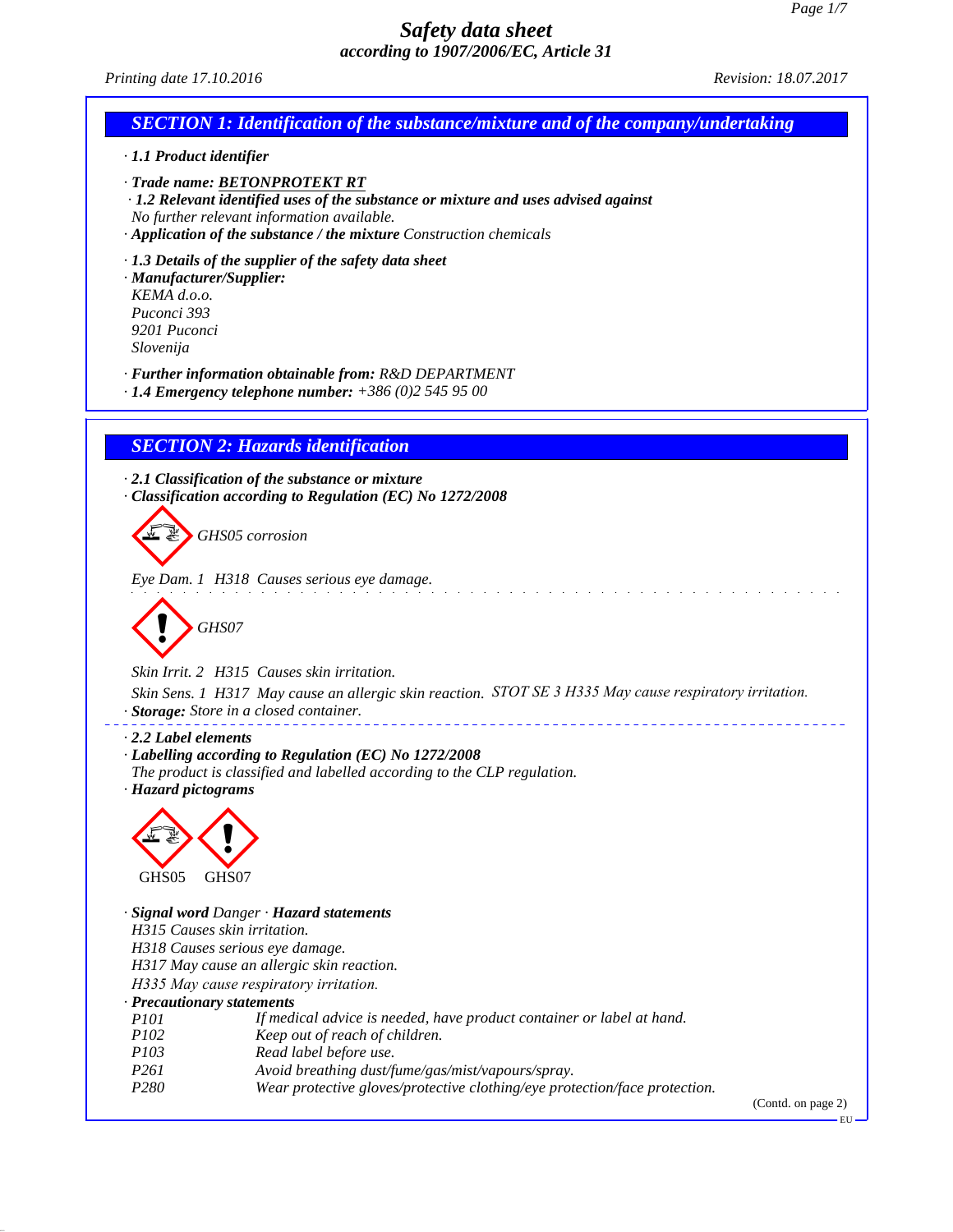*Printing date 17.10.2016 Revision: 18.07.2017*

 $(C_{\text{optd}} \circ f_{\text{mean}})$ 

#### *Trade name: BETONPROTEKT RT*

|                           | $(0.01)(0.01)$ page $1)$                                                                               |
|---------------------------|--------------------------------------------------------------------------------------------------------|
|                           | P305+P351+P338 IF IN EYES: Rinse cautiously with water for several minutes. Remove contact lenses, if  |
|                           | present and easy to do. Continue rinsing.                                                              |
| <i>P310</i>               | Immediately call a POISON CENTER/doctor.                                                               |
| <i>P321</i>               | Specific treatment (see on this label).                                                                |
| <i>P501</i>               | Dispose of contents/container in accordance with local/regional/national/international<br>regulations. |
| $\cdot$ 2.3 Other hazards |                                                                                                        |

*· Results of PBT and vPvB assessment*

*· PBT: Not applicable.*

*· vPvB: Not applicable.*

#### *SECTION 3: Composition/information on ingredients*

*· 3.2 Chemical characterisation: Mixtures*

*· Description: Mixture of substances listed below with nonhazardous additions.*

*· Dangerous components:*

|   | $CAS: 65997-15-1$ Cement, portland, chemicals                                     | $125 - 50\%$ |
|---|-----------------------------------------------------------------------------------|--------------|
|   | EINECS: 266-043-4 $\leftrightarrow$ Eye Dam. 1, H318                              |              |
|   | $\langle \cdot \rangle$ Skin Irrit. 2, H315; Skin Sens. 1A, H317; STOT SE 3, H335 |              |
| . |                                                                                   |              |

*· Additional information: For the wording of the listed hazard phrases refer to section 16.*

#### *SECTION 4: First aid measures*

*· 4.1 Description of first aid measures*

- *· General information: Immediately remove any clothing soiled by the product.*
- *· After inhalation:*

*Supply fresh air and to be sure call for a doctor.*

*In case of unconsciousness place patient stably in side position for transportation.*

*· After skin contact: Immediately wash with water and soap and rinse thoroughly.*

- *· After eye contact: Rinse opened eye for several minutes under running water. Then consult a doctor.*
- *· After swallowing: If symptoms persist consult doctor.*
- *· 4.2 Most important symptoms and effects, both acute and delayed No further relevant information available.*
- *· 4.3 Indication of any immediate medical attention and special treatment needed*

*No further relevant information available.*

## *SECTION 5: Firefighting measures*

*· 5.1 Extinguishing media*

*· Suitable extinguishing agents: Use fire extinguishing methods suitable to surrounding conditions.*

- *· 5.2 Special hazards arising from the substance or mixture No further relevant information available.*
- *· 5.3 Advice for firefighters*
- *· Protective equipment: No special measures required.*

### *SECTION 6: Accidental release measures*

- *· 6.1 Personal precautions, protective equipment and emergency procedures Wear protective equipment. Keep unprotected persons away.*
- *· 6.2 Environmental precautions: Do not allow to enter sewers/ surface or ground water.*
- *· 6.3 Methods and material for containment and cleaning up: Use neutralising agent.*

(Contd. on page 3)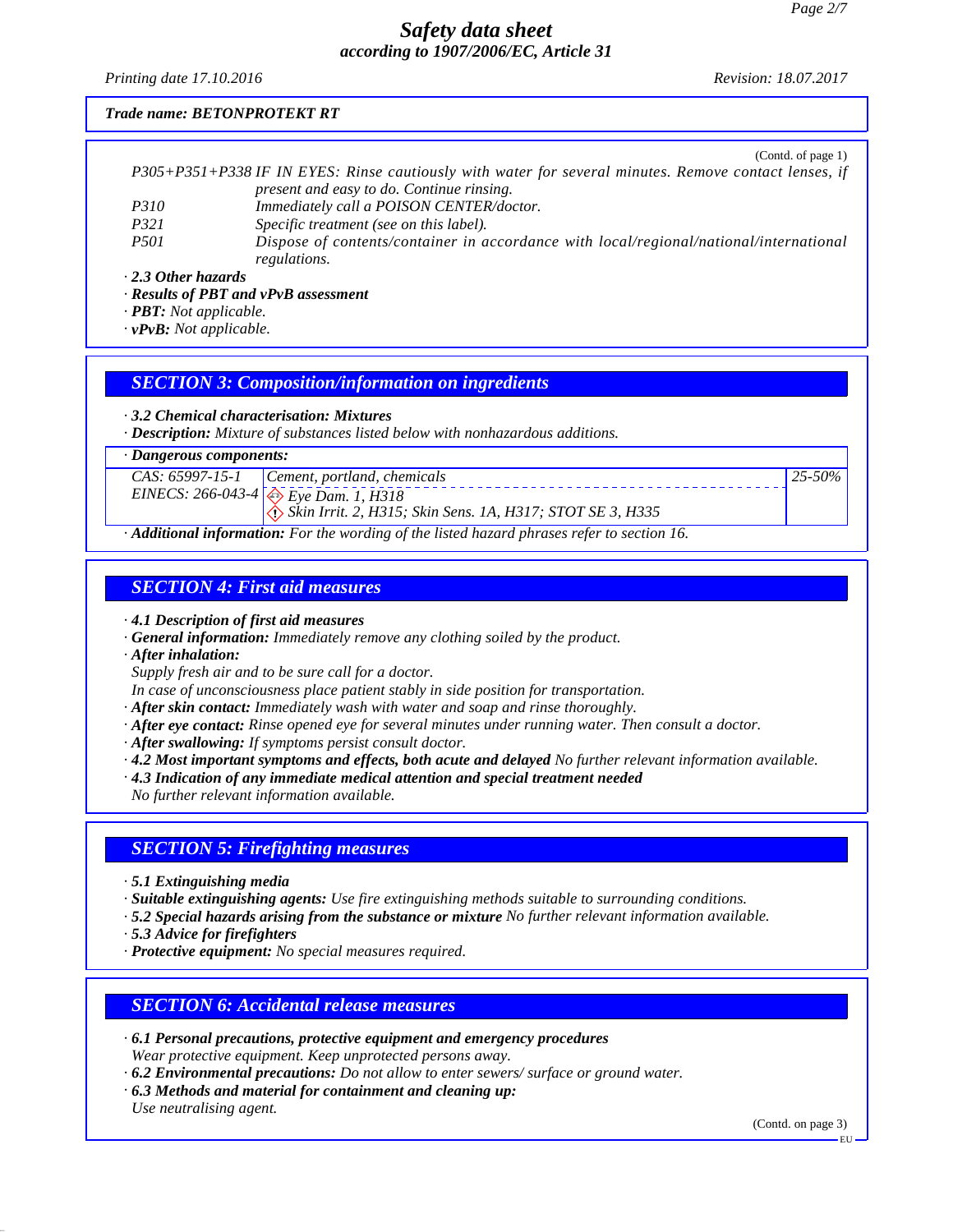*Printing date 17.10.2016 Revision: 18.07.2017*

(Contd. of page 2)

#### *Trade name: BETONPROTEKT RT*

*Dispose contaminated material as waste according to item 13. Ensure adequate ventilation. · 6.4 Reference to other sections See Section 7 for information on safe handling.*

*See Section 8 for information on personal protection equipment.*

*See Section 13 for disposal information.*

## *SECTION 7: Handling and storage*

*· 7.1 Precautions for safe handling*

*Thorough dedusting.*

*Ensure good ventilation/exhaustion at the workplace.*

- *· Information about fire and explosion protection: No special measures required.*
- *· 7.2 Conditions for safe storage, including any incompatibilities*
- *· Storage:*
- *· Requirements to be met by storerooms and receptacles: No special requirements.*
- *· Information about storage in one common storage facility: Not required.*
- *· Further information about storage conditions: Store in dry conditions.*
- *· 7.3 Specific end use(s) No further relevant information available.*

### *SECTION 8: Exposure controls/personal protection*

*· Additional information about design of technical facilities: No further data; see item 7.*

- *· 8.1 Control parameters*
- *· Ingredients with limit values that require monitoring at the workplace:*

*The product does not contain any relevant quantities of materials with critical values that have to be monitored at the workplace.*

- *· Additional information: The lists valid during the making were used as basis.*
- *· 8.2 Exposure controls*
- *· Personal protective equipment:*
- *· General protective and hygienic measures:*
- *Keep away from foodstuffs, beverages and feed. Immediately remove all soiled and contaminated clothing Wash hands before breaks and at the end of work. Avoid contact with the skin. Avoid contact with the eyes and skin.*
- *· Respiratory protection:*

*In case of brief exposure or low pollution use respiratory filter device. In case of intensive or longer exposure use self-contained respiratory protective device.*

*· Protection of hands:*



\_S*Protective gloves*

*The glove material has to be impermeable and resistant to the product/ the substance/ the preparation. Due to missing tests no recommendation to the glove material can be given for the product/ the preparation/ the chemical mixture.*

*Selection of the glove material on consideration of the penetration times, rates of diffusion and the degradation*

(Contd. on page 4) EU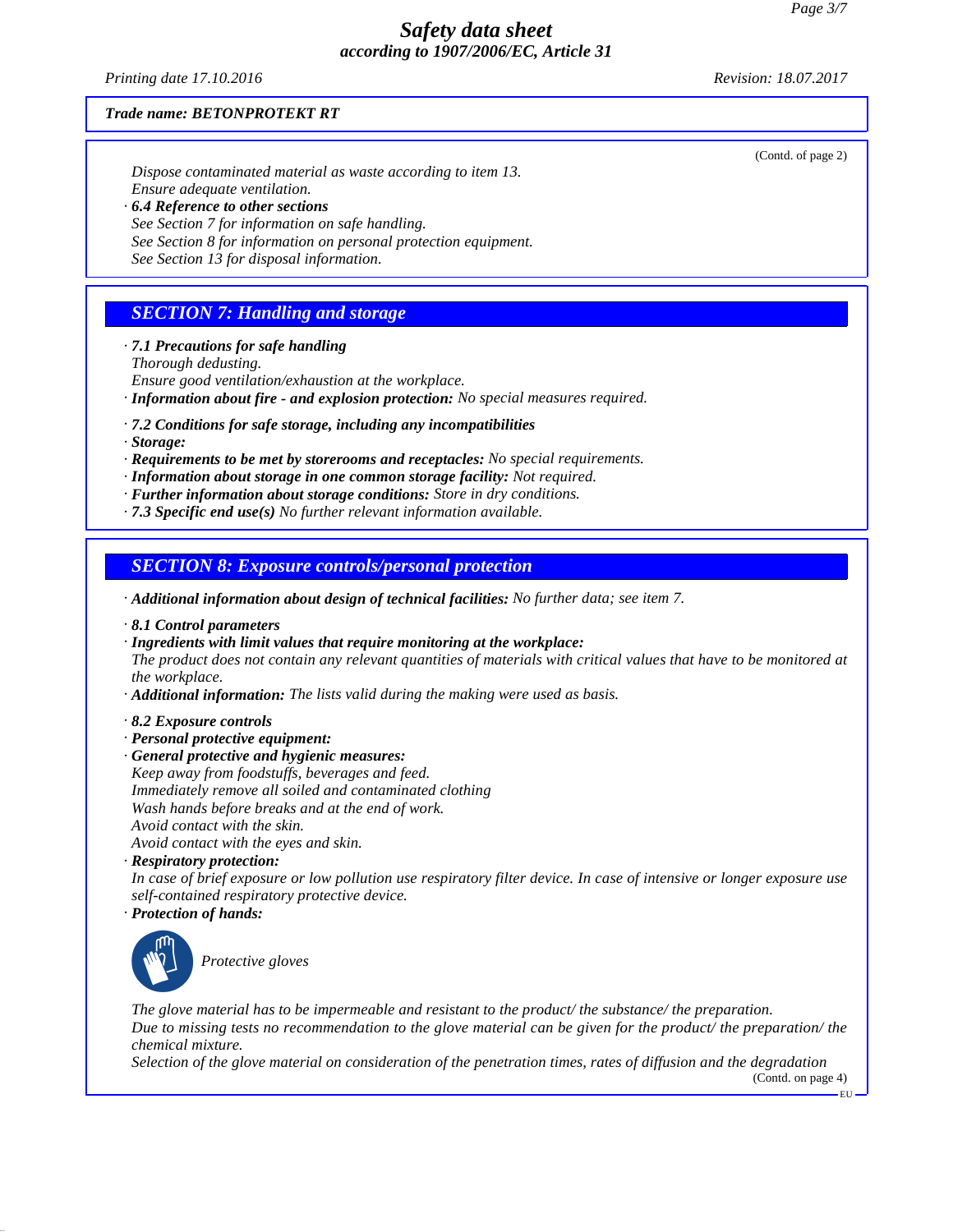*Printing date 17.10.2016 Revision: 18.07.2017*

(Contd. of page 3)

#### *Trade name: BETONPROTEKT RT*

#### *· Material of gloves*

*The selection of the suitable gloves does not only depend on the material, but also on further marks of quality and varies from manufacturer to manufacturer. As the product is a preparation of several substances, the resistance of the glove material can not be calculated in advance and has therefore to be checked prior to the application.*

#### *· Penetration time of glove material*

*The exact break through time has to be found out by the manufacturer of the protective gloves and has to be observed.*

#### *· Eye protection:*



\_R*Tightly sealed goggles*

## *SECTION 9: Physical and chemical properties*

| · 9.1 Information on basic physical and chemical properties |                                               |
|-------------------------------------------------------------|-----------------------------------------------|
| <b>General Information</b>                                  |                                               |
| $\cdot$ Appearance:<br>Form:                                | Powder                                        |
| Colour:                                                     | According to product specification            |
| $\cdot$ Odour:                                              | Characteristic                                |
| · Odour threshold:                                          | Not determined.                               |
| $\cdot$ pH-value at 20 $\textdegree$ C:                     | 11,4                                          |
| $\cdot$ Change in condition                                 |                                               |
| <b>Melting point/Melting range:</b>                         | Undetermined.                                 |
| <b>Boiling point/Boiling range:</b>                         | Undetermined.                                 |
| · Flash point:                                              | $>100\,^{\circ}\mathrm{C}$                    |
| · Flammability (solid, gaseous):                            | Not determined.                               |
| · Ignition temperature:                                     |                                               |
| Decomposition temperature:                                  | Not determined.                               |
| $·$ <i>Self-igniting:</i>                                   | Product is not selfigniting.                  |
| · Danger of explosion:                                      | Product does not present an explosion hazard. |
| · Explosion limits:                                         |                                               |
| Lower:                                                      | Not determined.                               |
| <b>Upper:</b>                                               | Not determined.                               |
| · Vapour pressure:                                          | Not applicable.                               |
| $\cdot$ Density at 20 $\cdot$ C:                            | $1,64$ g/cm <sup>3</sup>                      |
| · Relative density                                          | Not determined.                               |
| · Vapour density                                            | Not applicable.                               |
| $\cdot$ Evaporation rate                                    | Not applicable.                               |
| · Solubility in / Miscibility with                          |                                               |
| water:                                                      | Soluble.                                      |
| · Partition coefficient (n-octanol/water): Not determined.  |                                               |
| · Viscosity:                                                |                                               |
| Dynamic:                                                    | Not applicable.                               |
|                                                             | (Contd. on page 5)                            |

EU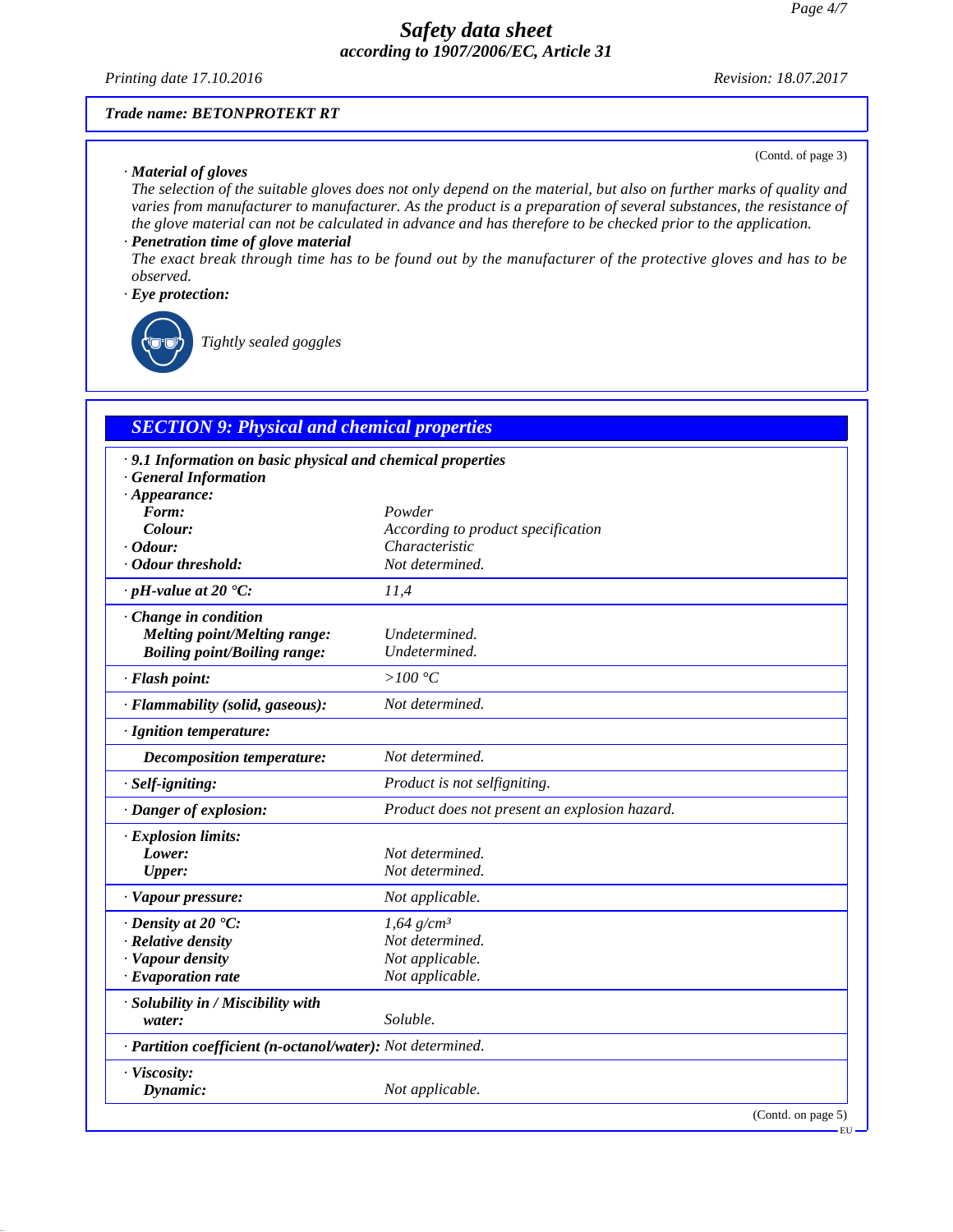*Printing date 17.10.2016 Revision: 18.07.2017*

#### *Trade name: BETONPROTEKT RT*

|                                                         | (Contd. of page 4)                                      |
|---------------------------------------------------------|---------------------------------------------------------|
| Kinematic:                                              | Not applicable.                                         |
| · Solvent content:<br>Organic solvents:<br>$VOC$ (EC)   | $0.0\,\%$<br>$0.00\%$                                   |
| <i>Solids content:</i><br>$\cdot$ 9.2 Other information | $100.0\%$<br>No further relevant information available. |

### *SECTION 10: Stability and reactivity*

- *· 10.1 Reactivity No further relevant information available.*
- *· 10.2 Chemical stability*
- *· Thermal decomposition / conditions to be avoided: No decomposition if used according to specifications.*
- *· 10.3 Possibility of hazardous reactions No dangerous reactions known.*
- *· 10.4 Conditions to avoid No further relevant information available.*
- *· 10.5 Incompatible materials: No further relevant information available.*
- *· 10.6 Hazardous decomposition products: No dangerous decomposition products known.*

### *SECTION 11: Toxicological information*

- *· 11.1 Information on toxicological effects*
- *· Acute toxicity Based on available data, the classification criteria are not met.*
- *· Primary irritant effect:*
- *· Skin corrosion/irritation*
- *Causes skin irritation.*
- *· Serious eye damage/irritation Causes serious eye damage.*
- *· Respiratory or skin sensitisation*
- *May cause an allergic skin reaction.*
- *· CMR effects (carcinogenity, mutagenicity and toxicity for reproduction)*
- *· Germ cell mutagenicity Based on available data, the classification criteria are not met.*
- *· Carcinogenicity Based on available data, the classification criteria are not met.*
- *· Reproductive toxicity Based on available data, the classification criteria are not met.*
- *· STOT-single exposure Based on available data, the classification criteria are not met.*
- *· STOT-repeated exposure Based on available data, the classification criteria are not met.*
- *· Aspiration hazard Based on available data, the classification criteria are not met.*

## *SECTION 12: Ecological information*

- *· 12.1 Toxicity*
- *· Aquatic toxicity: No further relevant information available.*
- *· 12.2 Persistence and degradability No further relevant information available.*
- *· 12.3 Bioaccumulative potential No further relevant information available.*
- *· 12.4 Mobility in soil No further relevant information available.*
- *· Additional ecological information:*
- *· General notes:*

*Water hazard class 1 (German Regulation) (Self-assessment): slightly hazardous for water Do not allow undiluted product or large quantities of it to reach ground water, water course or sewage system.*

(Contd. on page 6)

EU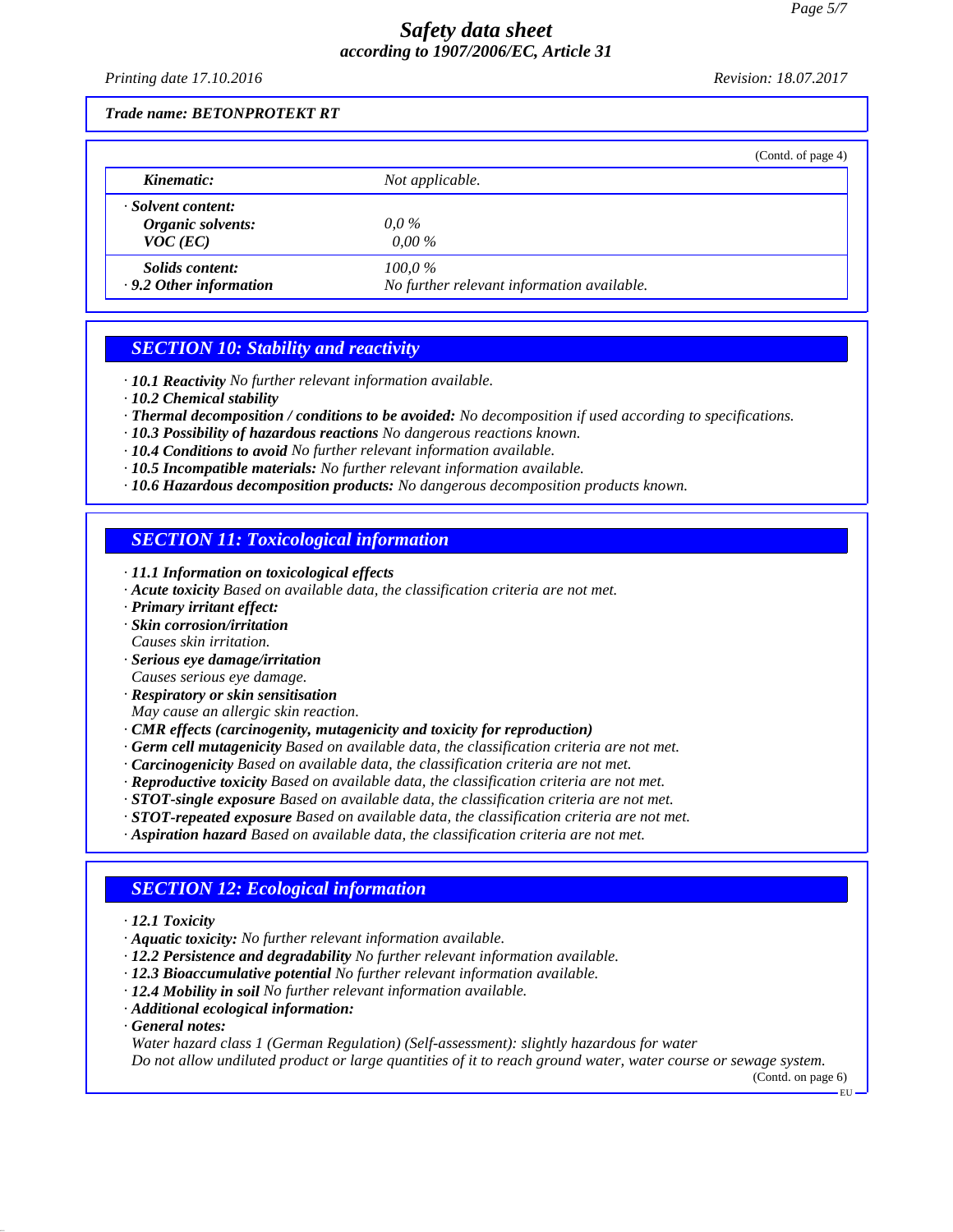*Printing date 17.10.2016 Revision: 18.07.2017*

### *Trade name: BETONPROTEKT RT*

(Contd. of page 5)

*Must not reach sewage water or drainage ditch undiluted or unneutralised. Rinse off of bigger amounts into drains or the aquatic environment may lead to increased pH-values. A high pHvalue harms aquatic organisms. In the dilution of the use-level the pH-value is considerably reduced, so that after the use of the product the aqueous waste, emptied into drains, is only low water-dangerous.*

*· 12.5 Results of PBT and vPvB assessment*

*· PBT: Not applicable.*

*· vPvB: Not applicable.*

*· 12.6 Other adverse effects No further relevant information available.*

## *SECTION 13: Disposal considerations*

*· 13.1 Waste treatment methods*

*· Recommendation*

*Must not be disposed together with household garbage. Do not allow product to reach sewage system.*

*· Uncleaned packaging:*

- *· Recommendation: Disposal must be made according to official regulations.*
- *· Recommended cleansing agents: Water, if necessary together with cleansing agents.*

| <b>SECTION 14: Transport information</b>                                           |                 |
|------------------------------------------------------------------------------------|-----------------|
| $\cdot$ 14.1 UN-Number<br>· ADR, RID, ADN, ADN, IMDG, IATA                         | Void            |
| $\cdot$ 14.2 UN proper shipping name<br>ADN, IMDG, IATA                            | Void            |
| $\cdot$ 14.3 Transport hazard class(es)                                            |                 |
| · ADR, RID, ADN, IMDG, IATA<br>· Class<br>· Label<br>$\cdot$ ADN/R Class:          | Void<br>Void    |
| $\cdot$ 14.4 Packing group<br>· ADR, RID, ADN, IMDG, IATA                          | Void            |
| · 14.5 Environmental hazards:                                                      | Not applicable. |
| $\cdot$ 14.6 Special precautions for user                                          | Not applicable. |
| $\cdot$ 14.7 Transport in bulk according to Annex II of<br>Marpol and the IBC Code | Not applicable. |
| · UN "Model Regulation":                                                           | Void            |

# *SECTION 15: Regulatory information*

*· 15.1 Safety, health and environmental regulations/legislation specific for the substance or mixture*

*· Directive 2012/18/EU*

*· Named dangerous substances - ANNEX I None of the ingredients is listed.*

*· 15.2 Chemical safety assessment: A Chemical Safety Assessment has not been carried out.*

(Contd. on page 7)

EU